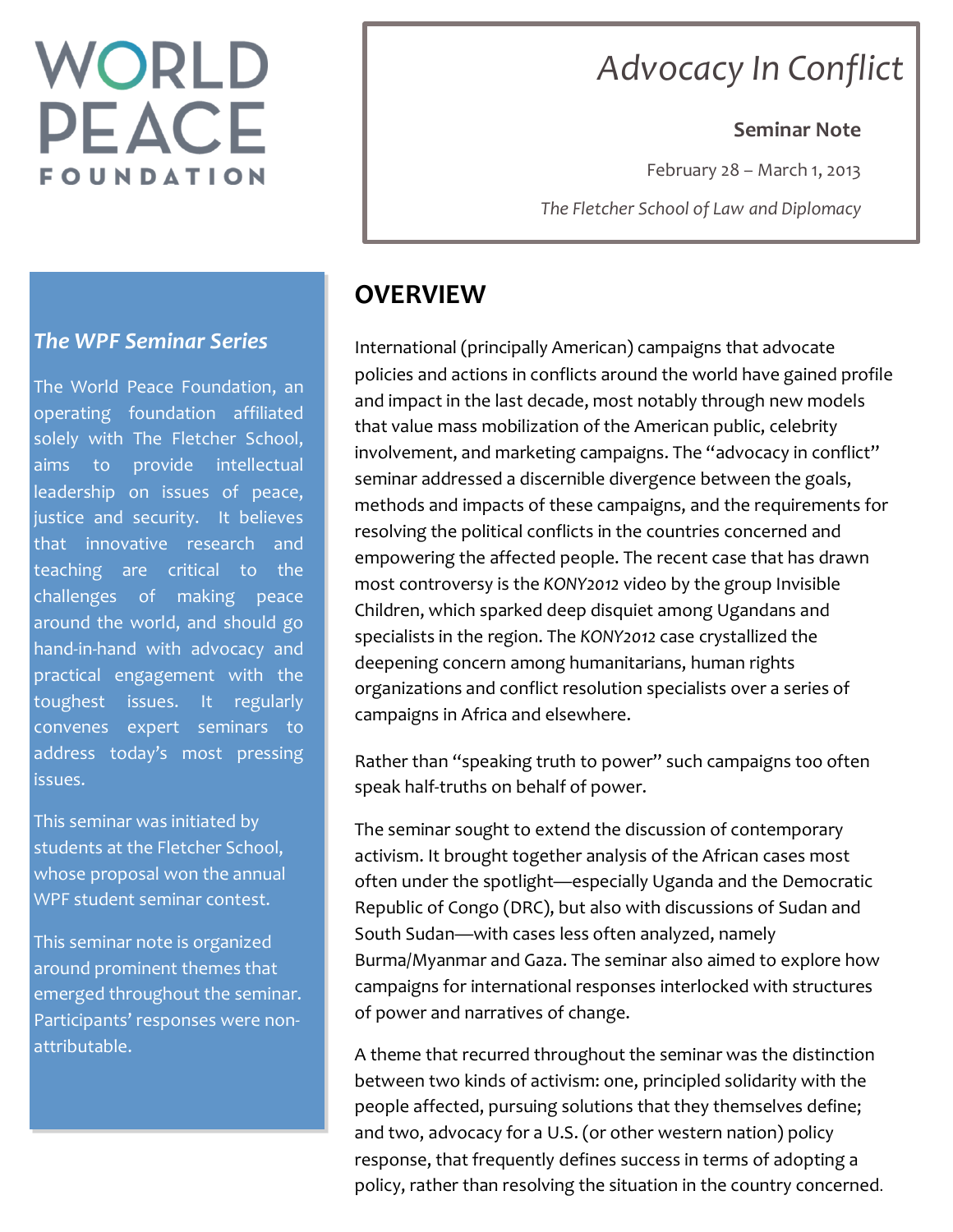#### Among the cases discussed were:

- Sudan, with special attention to the conflict and atrocities in the Nuba Mountains in 1990s, and reference to Darfur and the Sudan-South Sudan conflicts;
- Uganda and the conflict with the Lord's Resistance Army (LRA);
- Democratic Republic of the Congo, notably the issue of "conflict minerals";
- Burma/Myanmar, analyzing the democracy movement, the suppression of ethnic minorities and abuses associated with those wars and how the campaign focus has shifted since Burma's rapprochement with the U.S.;
- The parallel and polarized advocacies associated with conflict and violence in the Gaza Strip.

The participants in the seminar agreed that we face a collective challenge: to reclaim activism as solidarity with conflict-affected populations, who should establish the agenda and goals and lead action. This task is an ethical, intellectual and policy agenda. Among the questions that emerged are the **following:**

- The agency, knowledge, and accountability of international versus local actors;
- Models and precedents: how lessons are learned and adapted across cases;
- Strategies and goals adopted by advocacy groups as they define the conflict and identify their constituencies and audiences;
- Distinctions between campaigns concerned with structural or cross-cutting issues, and those focused on particular crises;
- Constraints on goals, strategies, and target audiences arising from the leadership and financing of these campaigns, and the political orientation of their membership;
- The professional incentives that arise, for policymakers and scholars, from a well-resourced and publicly valued form of activism in western countries;
- The strengths and weaknesses of human rights as a framework for demanding political change;
- The intolerance of criticism and resistance to debate that too often arises from a narrative of human rights and ethical absolutes.

## **Reclaiming "Activism"**

The great majority of political activists around the world pursue causes that directly affect their interests and rights. Often they enlist others, who, motivated by solidarity and outrage, are ready to contribute effort and sacrifice, bringing professional skills and wider connections to assist the cause. Political activism overlaps with philanthropy insofar as both are motivated by compassion and humanity. But while charity is a *depoliticizing* activity, stripping political agency away from its beneficiaries, political activism should be an exercise in the *political empowerment* of subjects. The greater the distance between the activist and the concerned community, and the greater the discrepancy in power and profile between the two, the more important it is for the activist to ensure that he or she is truly supportive of the agenda of the concerned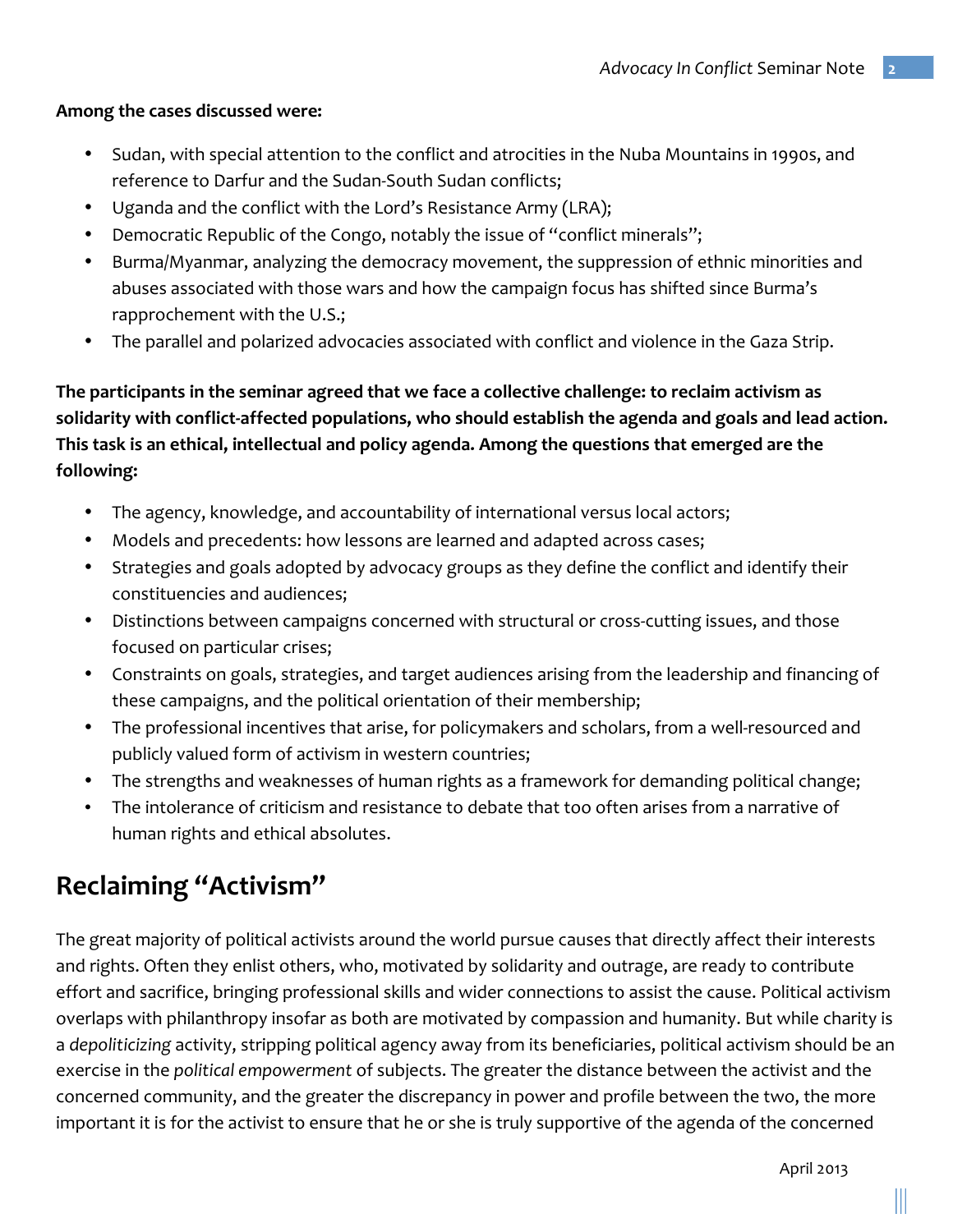people and accountable to them.

Paradigmatic examples of activism in support of faraway people deprived of their rights were the worldwide anti-colonial and anti-Apartheid movements. The international movement against the Vietnam War was not primarily a liberal human rights movement: rather it was a challenge to U.S. global power ("neo-imperialism") and militarism, and in support of the right of the Vietnamese to determine their own political future. In the U.S., the leaders of the domestic civil rights movements were active in support of their African counterparts, with bonds of solidarity forged by the similarities of their plights and struggles.

A curiosity of the last decade of western advocacy on conflicts is that a wholly different relationship has arisen between the "activist" and the affected community. Led by groups such as the Enough Project, "activism" has been redesigned as an entirely domestic endeavor: changing policies in western capitals by mobilizing constituencies around celebrities and publicity. Success is measured by the extent to which advocates can convince a domestic population that simple actions they can take will produce fundamental

change in distant conflict-ridden places. Through highlyproduced multimedia products, celebrity spokespersons, and simplified narratives, a new set of practices is developing. Invariably, the answers these campaigns propose are framed as *apolitical*: clothed in ethical absolutes, impervious to critique, and challenging to the activist's own government only to the extent that it is called upon to do more. The

*"activism" has been redesigned as changing domestic policies in western capitals* 

message is one of empowerment—but the empowerment of a domestic constituency, consisting of people not affected by conflict. The *KONY2012* video skillfully makes its viewers believe that someone tweeting  $\omega$  justinbieber is as courageous and significant as the protesters that brought down the dictatorship in Tunisia.

Two divergent examples help illustrate the contrast between a classic model of activism in support of local initiative, and "designer activism" that promotes a product in a western mediatized marketplace.

#### The Nuba of Sudan: Local script, foreign solidarity

In 1992-93, the Sudanese government, at the height of its Islamist revolution, launched an offensive against the peoples of the Nuba Mountains, people who follow diverse cultures and faiths who are located within northern Sudan. The attacks provide an extreme example of asymmetry in capacity—a government army and air force pitted against a poor, isolated community. It aimed not only at defeating the rebels of the Sudan People's Liberation Army (SPLA) but also at relocating the Nuba population from its homeland and forcibly transforming their society and culture. Yet the Nuba managed an extraordinary feat of selforganization and community cohesion. They—coupled with dissent within the Sudanese government and wider society—successfully resisted the onslaught and thereby rescued their own people. This had the positive outcome of strengthening the Nuba people's own democratic practices. Only a handful of outsiders were aware of the circumstances at the time, and they focused their engagement around solidarity with the Nuba-led movement. Central to their activism was self-effacement: although the project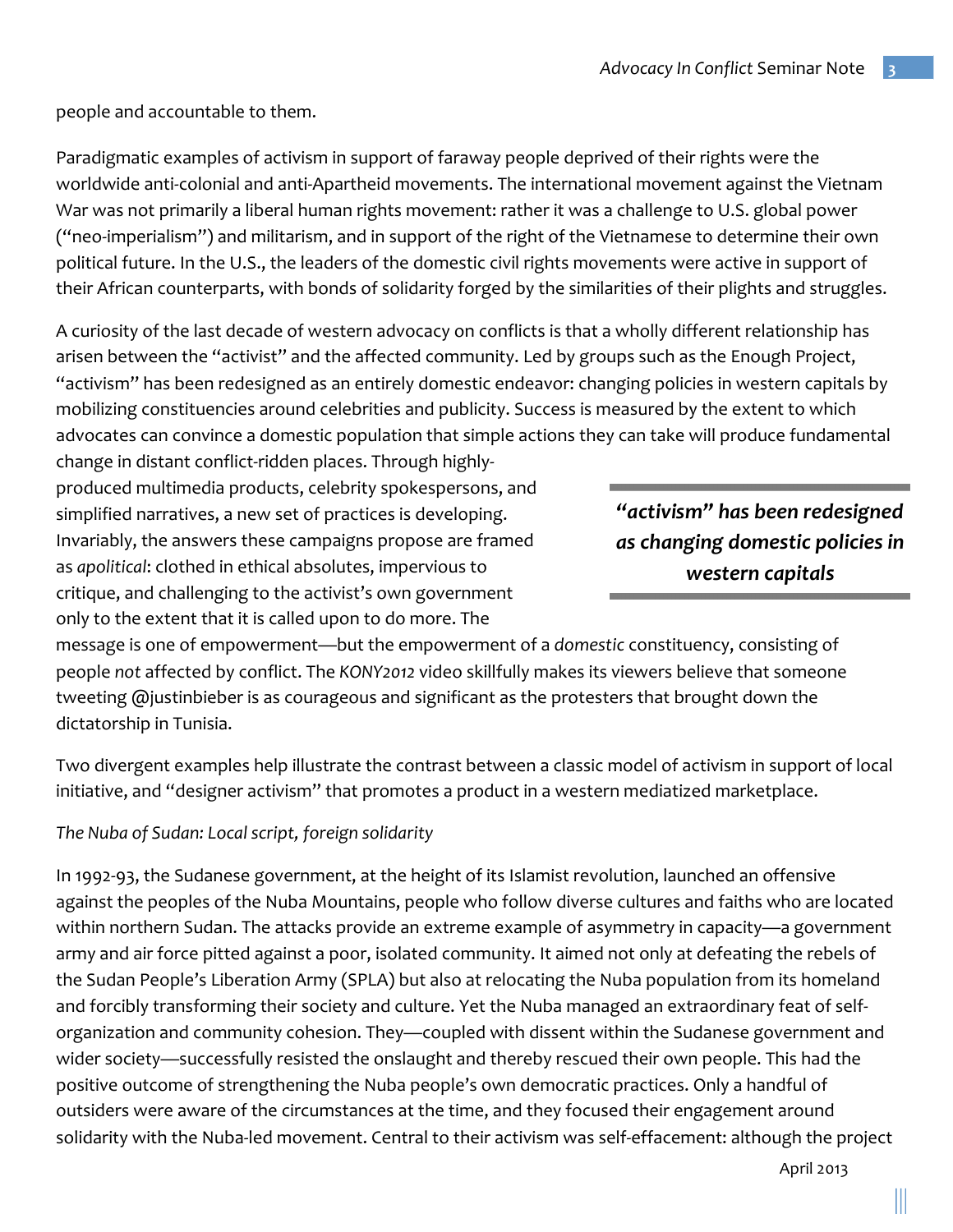of gaining access to the Nuba Mountains and providing support involved infinitely more dangers than the choreographed field visits of designer activists today, the focus of the campaign was entirely on what the Nuba people were doing for themselves, not on the heroic drama of an ostensible international rescue.

Subsequent international engagement with the Nuba issue led to a number of unfortunate consequences: the involvement of Christian evangelists contributed to religious polarization, and the subsuming of the Nuba conflict into a north-south framework for resolving Sudan's civil war led to an unsatisfactory peace agreement, that predictably unraveled in 2011 when South Sudan seceded, leaving the Nuba isolated within northern Sudan.

#### *KONY2012: Foreign script, local alienation*

On March 5, 2012, Invisible Children (IC) released their video, *KONY2012*, designed to make the leader of the LRA Joseph Kony "famous" among youth in the United States, thereby supporting U.S. military action in Uganda, leading to the arrest of Kony, and his trial at the International Criminal Court (ICC). In addition to the contorted logic of this plan, the video was not accurate, grossly simplified the situation today in Uganda, asked the U.S. government to do what it was already doing (deploy military advisers), didn't take up the question of the U.S.'s refusal to join the ICC, and, most significantly, ignored the hard work Ugandans had been engaged in for years which had resulted in Kony being removed from Uganda so that

Another term is needed to describe publicity-based awareness campaigns to give American youth a transient and likely illusory sense of empowerment.

peace could return, and a process of reconstruction and reconciliation. Instead, the video opted to tell young Americans that change was easy, and could be effected by them. The editing of the video was superb but transmitted a wholly misleading message that was possible only because of the remoteness of the people of northern Uganda, who were unable to answer back. The staff of IC knew that they were misleading their viewers.

The video exceeded 100 million hits in one week—the fastest pace for an online video to reach this mark—vastly surpassing

IC's expectations for their campaign. Instead of reducing the LRA to its true size and significance—a band of a few hundred marauders in a remote forest—IC elevated the mystique of its leader in a way that he could rarely have dreamed. While some people in the region believed that because the campaign had reached the White House, President Barack Obama was now certain to take decisive action to solve the problem, many Ugandans were horrified and there were even demonstrations against *KONY2012* and its agenda.

Activism defined as solidarity with demands articulated by a conflict-affected population is an honorable commitment. But another term is needed to describe publicity-based awareness campaigns to give American youth a transient and likely illusory sense of empowerment.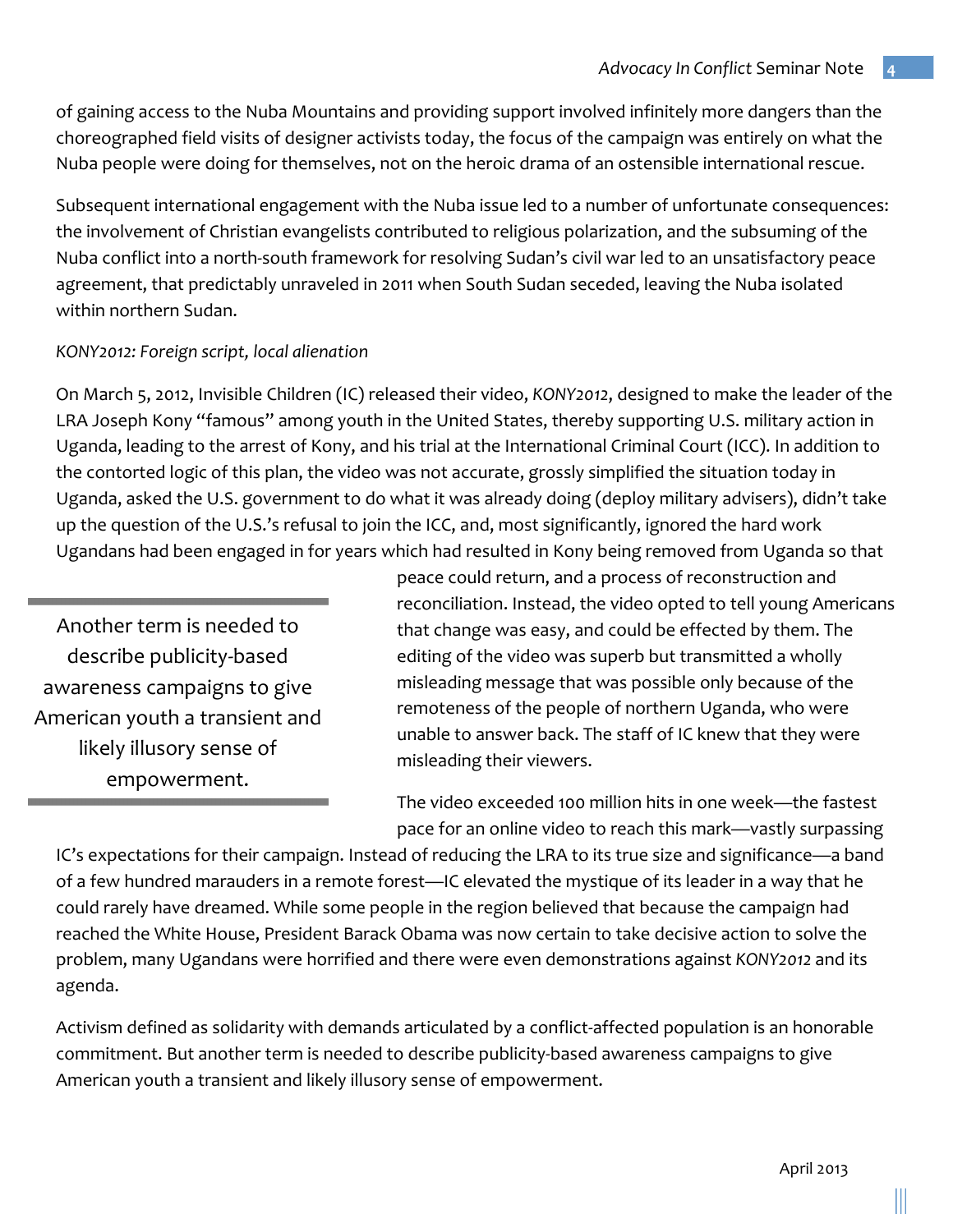## **Situating the Key Actors**

International advocacy plays an important role in responses to conflicts across the world. People immediately affected by conflict are rarely able to influence power centers such as Washington DC, where policies and decisions can have a profound impact on their future. These people are not always in a position to imagine long-term strategies nor do they necessarily have a platform that enables their insights to be taken seriously. But the key question is how the relationship between international networks and

local actors is structured. Sustainable change in societies, even those in conflict, is only possible when structures of power become more accountable to their populations. Activism led from foreign capitals either deliberately or inadvertently empowers a public distant from the risks and solutions to a conflict, rather than further empowering those conflict-affected populations. This runs a danger of ignoring how responses designed around domestic political opportunities in western capitals can actually participate in the very harm they claim to be

**Sustainable change in** societies, even those in conflict, is only possible when **structures of power become more accountable to their populations.**

ending, or create new harms. Celebrity activism also generates a narrative that places the celebrity at the center of the story, as a heroic figure righting wrongs in a fantasy of redemption. The celebrity activists' simple sketch of harm as the product of ethical imbalance lacks an understanding of how power operates in both the conflict-affected society as well as their own, and therefore blinds such activism to its own productive role in the conditions it claims to want to ameliorate.

However, a simple call to reverse this priority and privilege the local, while it would produce some improvements, may not be enough to grasp the core dynamics at play. As demonstrated across the board in the cases examined in the seminar, international NGOs along with western policymakers and the media, have established a dominant human rights framework with an attendant narrative of rescue from evil that has become internalized among many local actors as well. This is particularly the case where those local actors are relatively powerless and lack self-confidence, so they may cling to foreign explanations of their plight, setting aside their own deeper understandings. Local actors' expectations and demands may follow accordingly. There is further a significant power imbalance between local actors and international NGOs, visible most notably in terms of access to funds.

The imbalance of power, including the power to define the conflict and shape the response is illustrated across the board in cases discussed.

The Burmese case is instructive: for years, when the country was of little strategic or commercial significance to the U.S., Burmese dissidents and international activists defined the problem in simplified black-and-white terms and called for total reform. When Burma achieved strategic importance after 2008, Burmese activists no longer set the agenda, allowing for a "Buddhist turn" in western advocacy: unable to change the reality, activists have been content to change their perception. Very little has changed in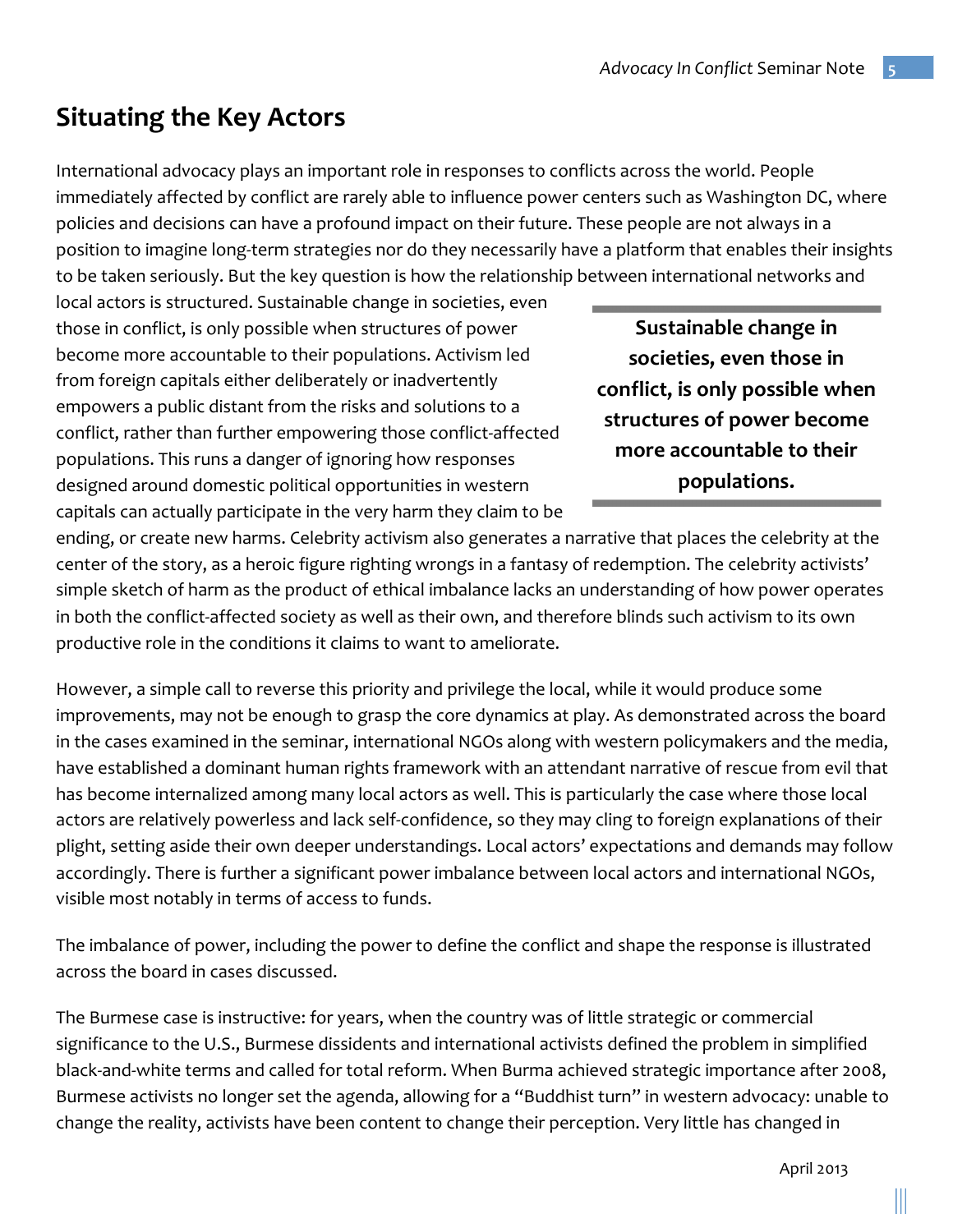Burma, except the international narrative. Indeed, the repression of ethnic minorities that reside in resource-rich areas may be set to worsen, notwithstanding some of the trappings of political liberalization.

Other instances of power relations in defining problems and solutions include the expectation from rebel groups in Darfur that an international intervention might yet come to "save" them. This false expectation

**It should be noted that** simplistic narratives tend to **empower actors whose interests do not coincide with those of the affected people.** 

impeded the Darfur peace process. Among people in the area affected by the LRA, the profile and publicity generated by *KONY2012* has led many to believe that a massive policy shift from the U.S.—including the deployment of tens of thousands of troops—would be forthcoming. In Congo, rights-talk that refuses to address the role of neighboring countries, in particular Rwanda, casts a shadow over all international engagement. In the case of Gaza, the state of Israel adeptly allows law-based

advocacy because the Israeli courts consistently decide in favor of the state. The internationally accepted script for the Gaza conflict is that a democratic Israeli state is confronting terrorists across its border, rather than that of an occupying power failing to meet its obligations to protect and provide for the local population. 

And, it should be noted that simplistic narratives tend to empower actors whose interests do not coincide with those of the affected people. Joseph Kony's power arises out of the very narrative of his mystical strength that IC's campaign sought to elevate. Ironically, therefore, the goals of IC and the LRA converged—to paint him and the terror he is able to inspire as being of significance out of proportion to his actual capabilities. The hardliners in the Sudanese military are repeatedly strengthened in their domestic power struggles by the saber-rattling of American Darfur campaigners, the arrest warrants issued by the International Criminal Court, and the partisan reports of the Satellite Sentinel Project that publishes intelligence-style reports on Sudanese troop movements, but never on their adversaries.

### **Precedents**

An underlying theme of the discussions was the risk of romanticizing previous efforts and of applying the wrong precedent. This thread was introduced when one speaker cited a common, but arguably mistaken understanding of the Vietnam war. Contrary to widely-held beliefs in the U.S., the war ended less because of the shifts in American public opinion and more because the Vietnamese had made the war unsustainable for the U.S. The war was fought equally in the political and military spheres—and the U.S. lost. It was not American public opinion, but Vietnamese local actors who played the leading role in the ending. 

Similarly, Burmese activists cited the example of South Africa's transition as a "success story" of isolating an oppressive regime and thereby forcing into making concessions with a democratic opposition. In hindsight, there are many South Africans who wonder if they could have constructed the transition differently, as the fundamental structures of socio-economic inequality remained intact. Burmese, like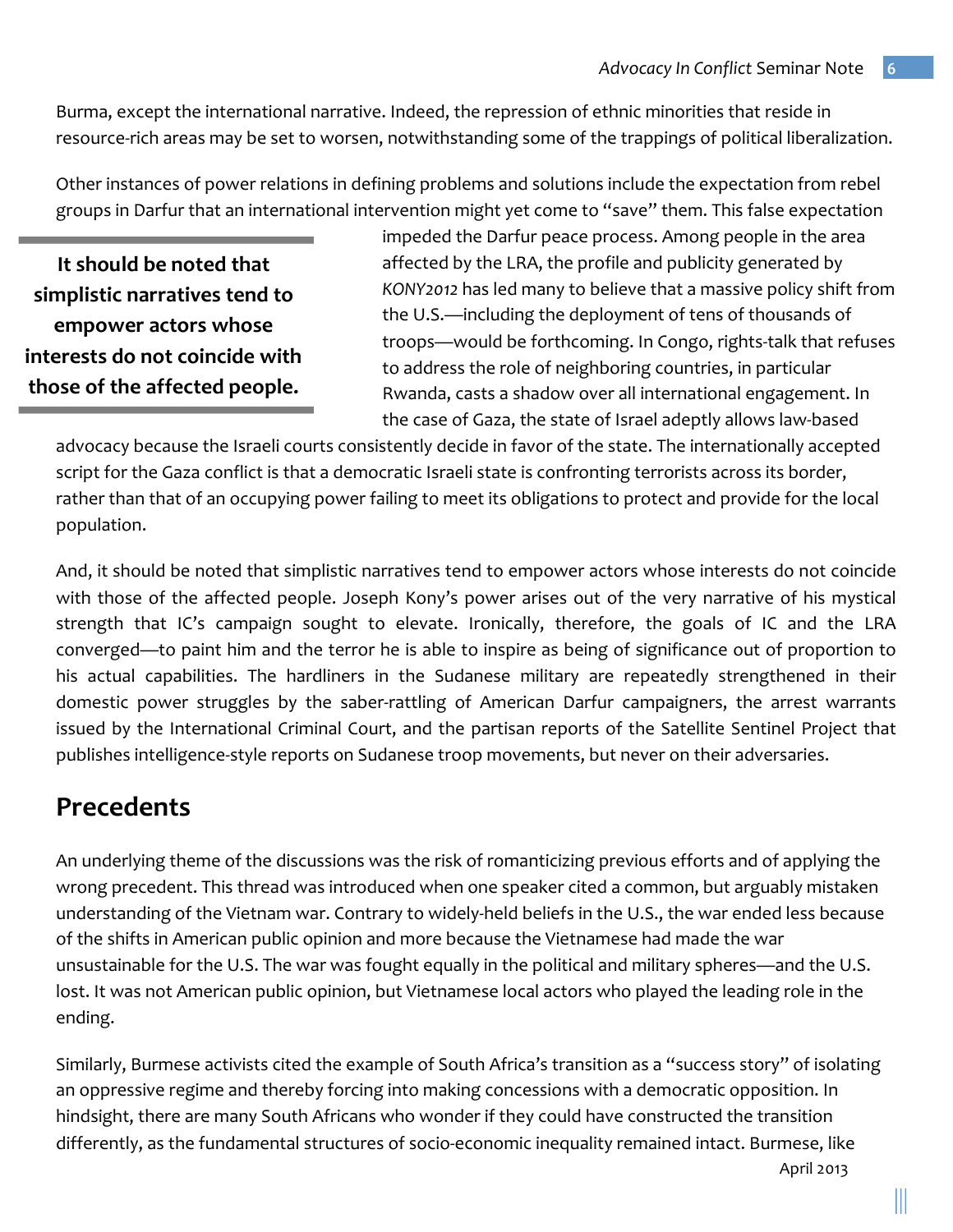South Africans, are coming to regret their embrace of international sanctions against the regime, which also isolated the wider population.

Another "success story" that warrants closer interrogation is the campaign to prohibit anti-personnel land mines. Many of the activists involved in initiating and running this campaign feared that the Ottawa Convention that introduced a partial ban on anti-personnel land mines was premature. Many campaigners believed that with this partial ban, success had been achieved. However, the ban was incomplete—the U.S. did not sign up, and there was no global fund set up for land mine eradication—while the supposed victory meant that the popular campaign was demobilized before its ultimate objectives could be achieved. The lesson from this example is that activists must be careful not to equate obtaining a tool (a legal measure such as a convention) with success in solving the problem (which requires a deeper shift in morality and behavior, and more resources).

Another example is the conflict minerals strategy in DRC, which took as its model from the Kimberley Process designed to combat the trade in "blood diamonds" that had fueled conflicts in Sierra Leone and Liberia. Given significant differences between the capacity to source and control other artisanal minerals versus diamonds, and the

**The precedents that would make more sense are those within a country's own history** of struggle for rights.

fact that these minerals constituted just one part of the overall Congolese war economy, this precedent had limited applicability. When the Enough Project took this issue on, it soon found that the consensus among specialists was against its position, but preferred to disregard evidence and expertise on and from Congo, defining success as passing a bill in Congress, not changing things for the better on the ground.

The precedents that would make more sense are those within a country's own history of struggle for rights. The Congolese for instance, have a long history of strong civil society engagement that has set the political agenda for the country, associated with a pronounced tendency not to vote along ethnic lines maintaining a remarkable nationwide identity as Congolese. For Congolese activists, the issue of "conflict minerals" was a minor issue on their agenda. Their central concern has been the elections. Congolese activists are also concerned at the way in which their country has become something of a playground for foreigners seeking good causes, ranging from minerals to child soldiers to sexual violence: "anyone can make a name for themselves by talking about Congo." Congolese pose a test for foreign activists: can they share what they write with their Congolese sources, and if they do, will those Congolese remain friends with them?

Sudan also has a strong tradition of non-violent political action in which domestic civil society sets a national political agenda, but the potential for a social movement of this kind has been profoundly compromised by an international advocacy agenda that advocated foreign military intervention and partition. Uganda also has developed indigenous models for reconciliation in the aftermath of its internal conflicts, often undertaken with great bravery by local actors, that might serve as stronger precedents for envisioning responses to its challenges today.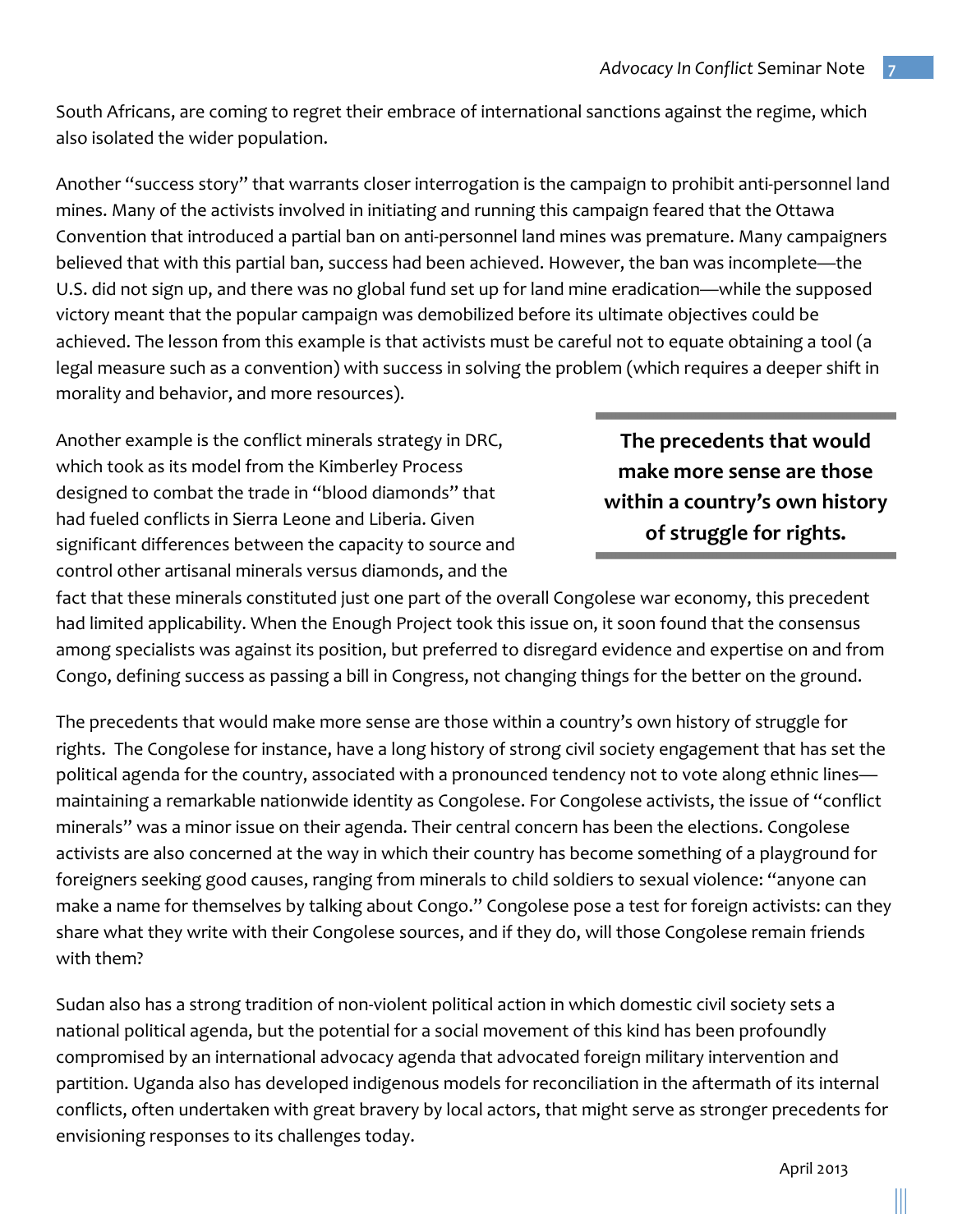## **Contending Advocacies**

Advocacy for human rights and against violence and armed conflict has historically defined itself in opposition to the powers-that-be. The new generation of U.S.-based activists aim for a privileged position within the policy dialogue inside the nation's capital with Congress and the Administration, and similarly with respect to the debates in the United Nations Security Council. A lot of this work is therefore better described as lobbying rather than advocacy. However, by publicly positioning themselves as "activists," these groups tend to crowd out other voices—including dissenting opinions from the affected countries.

A critically important example of contending advocacies is the case of Gaza, which takes the form of advocacy for or against Israel. On the Israeli side, there is a largely successful attempt to present the

As so often occurs, the **charitable relationship**  disempowers its recipients and delegitimizes their political **claims.**

conflict as symmetrical between two equal warring parties. The Israeli script is that it is a democracy (the only one in the Middle East) which has withdrawn from Gaza; terrorists have taken control in Gaza and are threatening Israel; and Israel is responding in self-defense. However, the Israeli government is imposing de facto occupation on Gaza, while refusing the international legal obligations that accompany occupation. Israel is normalizing the status quo in both Israel and the Palestinian Territories, and, on the basis of ostensible withdrawal from Gaza,

reducing the problems there to a humanitarian issue. As so often occurs, the charitable relationship disempowers its recipients and delegitimizes their political claims.

However, both Israeli rights organizations and international advocates are challenging this narrative. They face enormous obstacles in doing so, including the near-impossibility of gaining access to Gaza to witness what is happening, and a dominant script that portrays Israel as the historic victim and the persistently injured party. There are many ironies, including the actual conduct of the Israeli state in denying basic commodities and basic dignity: "engineering the Palestinians into perpetual beggars." Another is the widespread readiness of Israelis to accept ignorance about what is going on: in general, Israelis "don't want to know." But the facts speak for themselves: most ceasefires were broken by Israel, the level of nutrition available for the Gazans is below international standards, and Gaza continues to be "one big prison."

Human rights language currently provides the best opportunity for opening debate on political options, including the possibility of a "one-state solution." But some activists are worried that pursuing incremental improvements through human rights and humanitarian actions is merely legitimizing a system that is profoundly unjust and resistant to significant reform. Some Palestinians are now saying, "save us from the saviors!" and want the brute realities of the occupation to be recognized.

The Israel-Palestine case, so often treated as *sui generis* and in isolation from other instances, is an illuminating comparison and contrast. This is helpful for drawing lessons, both for this and other cases, and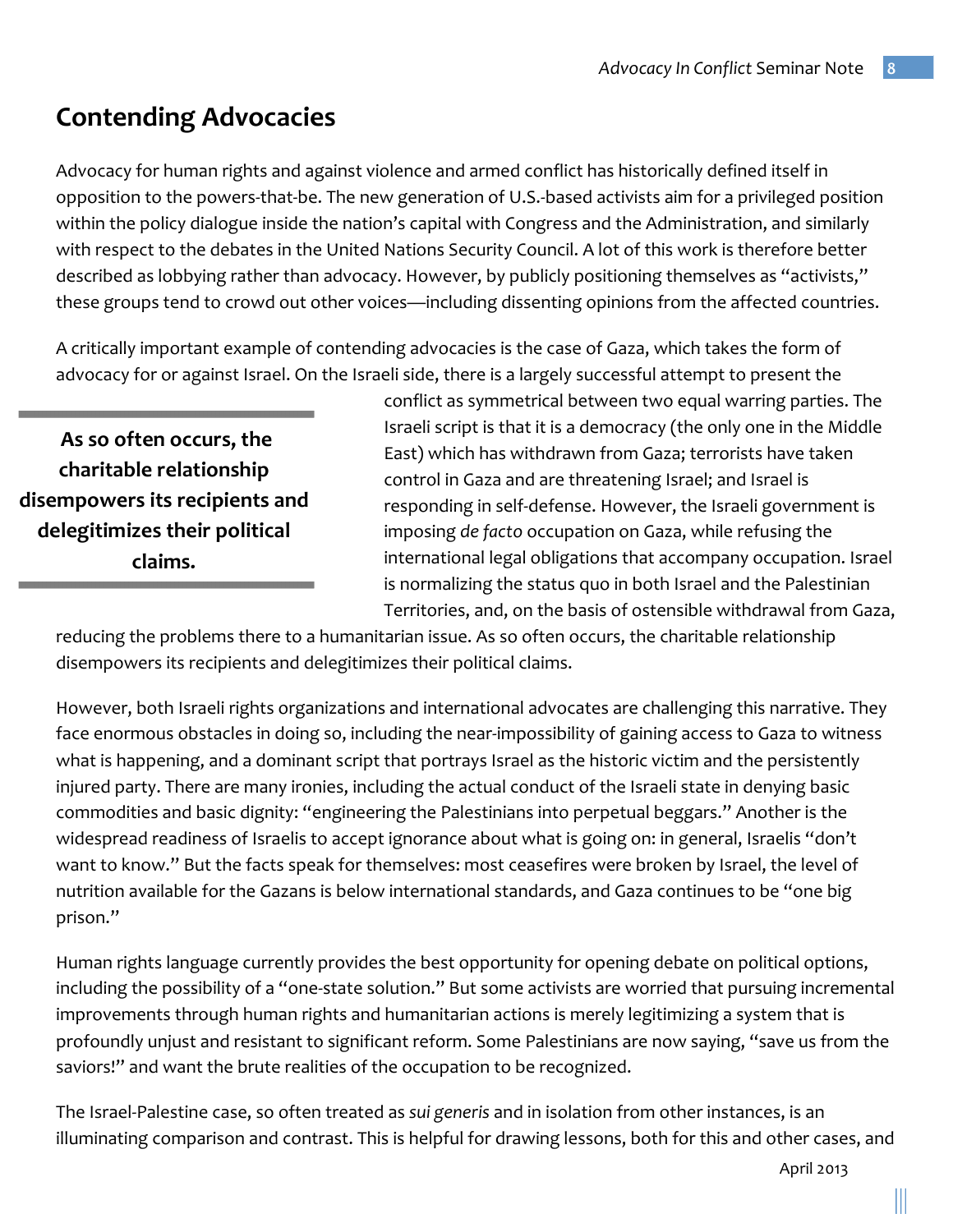for normalizing the study of the Israel-Palestinian conflict. One intriguing connection is that young Jewish people in the U.S. were heavily involved in championing campaigns around Rwanda and Darfur. In contrast to the standard Jewish narrative that positions the Holocaust as an historically unique episode, this generation is applying a Jewish sensibility to suffering to other cases in the world. Notwithstanding some missteps in the portrayal of these conflicts, this represents a significant globalization of the Jewish conscience.

## **Not All Theories Of Change Are Equally Valid**

A theory of change includes an end-goal and the steps necessary to achieve that goal. Along the way, one might debate the final goal, the strategy for getting there or the tactics. However, as the examples discussed demonstrate, these components need to be considered in an integrated and holistic manner.

The emergent model of western-focused advocacy has as its core approach a set of practices that focus on the institutional and political priorities of the western advocacy groups themselves. These include: "egoactivism" or the promotion of a celebrity-based narrative, a "boutique approach" to action items, and liberal human rights agenda as both method and goal.

A fine example is Invisible Children (IC). Having worked in Uganda for some time, the senior staff of IC

would be expected to possess a better knowledge of the situation than was evident in the *KONY2012* video. It is therefore fair to conclude that this video intentionally purveyed a misrepresentation of the conflict today, so as to make the viewers of the video feel like they held all the levers for control and necessary understanding in their own hands. For this reason, one might call this "ego-activism."

The "boutique approach" to conflicts is exemplified by the conflict minerals campaign, which identifies a small component of a conflict and proposes ways to address that in isolation from the wider picture. This example is particularly pertinent because,

in DRC, the question conflict minerals is not of central concern to the Congolese population, and nor is income from these minerals the central factor in the conflict dynamic. However, boutique activists seized upon it as an issue because it was seen as an instance in which U.S. based actors could make an impact. Congolese actors placed more emphasis on transparency in contracts of major mining interests, the recent elections, and governance issues. The Frank-Dodd bill, which seeks to prohibit international companies from sourcing minerals from DRC and neighboring countries, however, has made an impact: it forced local miners out of work as companies do not see how they can reliably source non-conflict-certified minerals from DRC and so buy elsewhere; and it impelled armed groups to seek income from other activities, like taxing trade at checkpoints and extracting assets from local communities. There is indeed an indication that predatory violence against communities in eastern DRC has increased as a result of the Dodd-Frank

The emergent model of **western-focused advocacy has**  as its core approach a set of practices that focus on the **institutional and political priorities of the western advocacy groups themselves.**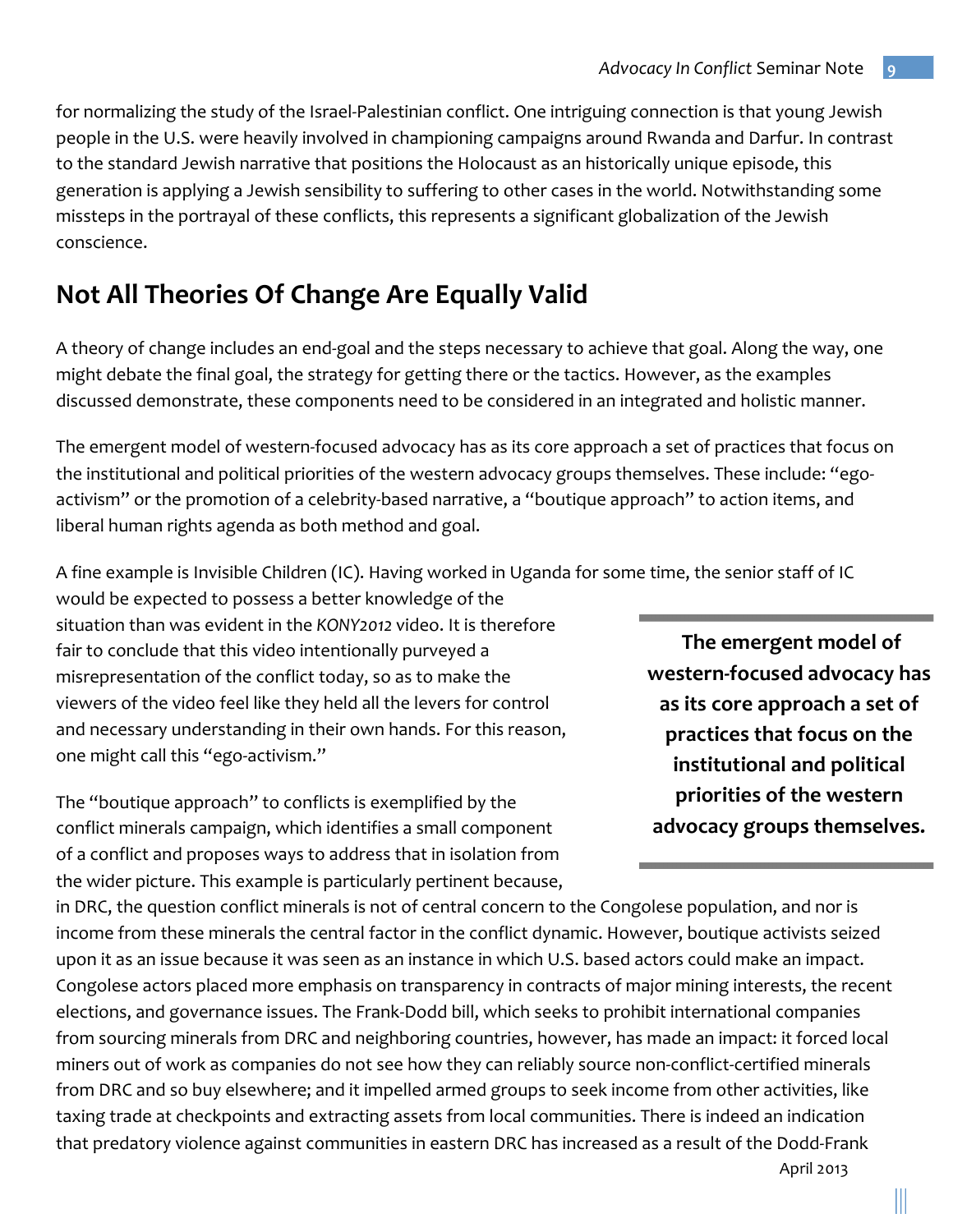act. All this was foreseen by Congolese activists and specialists but their voices were not heard by advocacy groups in the U.S.

The liberal rights agenda historically emerged as a set of claims against the violation of state power, but has often become a prescription for political solutions as no more than a pared-down agenda of individual legal remedies. The liberal rights agenda too often leaves unexamined the relationship between the

**None of these measures of** success is without meaning**however, if they are not contextualized within a larger**  goal of transforming conflict, **then activism itself threatens to mistake conflict solutions**  for activists' own measurements of what "we" **can do.** 

assertion of rights and claims and the enhancement of the state's power, through its monopoly on violence, law or commercial interests. This theme was exemplified most in the cases of Burma/Myanmar and Gaza. In both cases activists who were primarily local—Burmese and Israeli—relied on rightsbased campaigns to expose harms done in conflict situations and to energize a political agenda.

In the case of Burma, the democracy activists' strategy of internationally isolating the regime also resulted in isolating the people from the opportunity of engaging in debate on their future. This thereby stifled the development of a communitybased approach to re-thinking governance. Change, then, when it did finally come, brought an opening of political practice alongside an opening of the Burmese economy to western

investment, but no society-wide discussion of rights. In the context of the growing power of China, the U.S. sought to win Burma away from an exclusively Chinese sphere of influence, and brokered an elite pact that provided for a modest degree of political liberalization without fundamentally altering the structure of power. As one consequence, assaults against ethnic minorities continue—and have even escalated in the case of the Rohingya.

In Gaza, Israeli rights activists have brought many legal cases, but the referral to the courts serves to protect Israel's reputation as a democratic country and the decisions do not impact Israeli exclusion of populations it still controls. It allows the illusion of rights protection without affecting the core conditions. Humanitarian measures similarly provide for the essentials to reach some people, but distract attention from the obligations that fall upon the Israeli authorities. Gaza is *de facto*, and arguably *de jure*, an Israeli occupied territory and is subject to policies designed to degrade the capacity of the local people to live in a dignified manner with any element of political autonomy. The Israeli government has become ever more skilled at contesting every legal technicality, compelling activists to measure progress in ever-smaller quanta of legal process, with less and less relevance to the actual lives of the people of Gaza. It is arguable that the small measures undertaken to ameliorate the situation of the Gazans are lessening the pressure on Israel to live up to its moral and legal obligations, and thus prolonging or intensifying the suffering and violation of rights of the residents of Gaza.

Each of these strategies raises questions about the ultimate goal of advocacy campaigns as their measures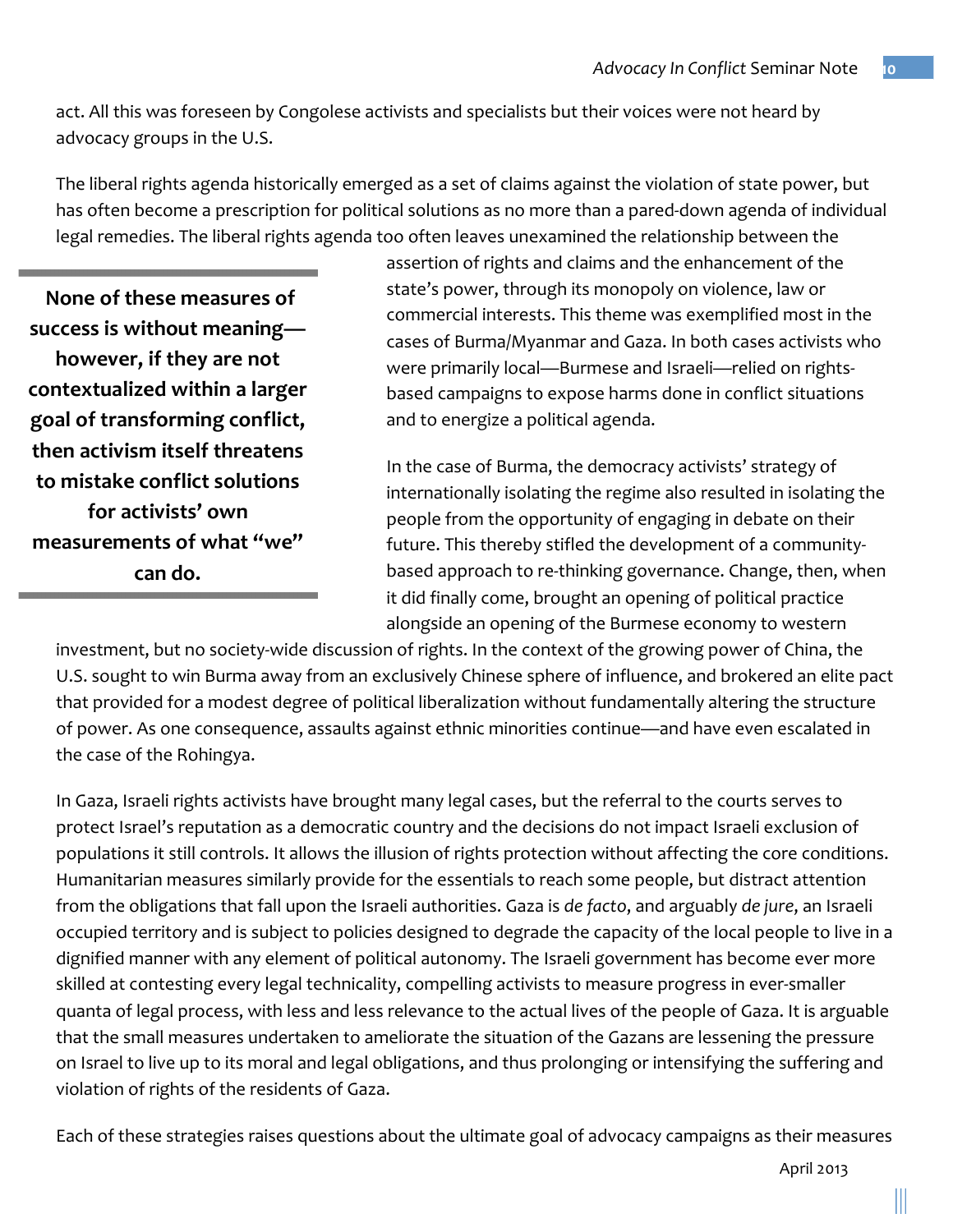of success are often distanced from the change in social conditions and political empowerment for the most vulnerable affected communities. In ego-activism, the amount of money and other capacities monopolized by the implementation of a marketing campaign often results in measuring success within in terms of "awareness." In the boutique model, success is measured by discrete, narrowly-defined policy changes—as passage of legislation, for instance. In the liberal agenda, success may be identified as a measure of implementation of technical tools, such as legal cases.

None of these measures of success is without meaning—however, if they are not contextualized within a larger goal of transforming conflict, then activism itself threatens to mistake conflict solutions for activists' own measurements of what "we" can do. Simply doing things within "our" reach is fundamentally different from empowering an affected people and resolving the conflict and violations that so profoundly affect their lives.

A further challenge to both strategies and goals for activism is "status quo activism," engagement that makes a pretense of challenging the status quo (in the U.S.) but in fact makes such minor demands on policy that its main impact is to tie up members of Congress and the executive in lengthy exercises of managing public relations. The kinds of demands forwarded to the U.S. administration by these campaigns include appointing a special envoy (for Sudan), maintaining a policy of keeping several scores of military advisors (for Uganda), or—the most substantive for U.S. policy—changing procurement practices for companies. In none of the cases, was a profound change in U.S. policy demanded.

The Save Darfur movement is a striking example: it rarely asked the U.S. government to alter its policies, and instead rather it invariably echoed and amplified policy decisions already made by the Bush Administration. The Darfur campaign came most into conflict with the U.S. government when the government attempted to change its approach in line with the evolving conflict while activists remained attached to a narrative adopted at the launch of the Darfur campaign in 2004, which was increasingly out of step with changed realities in Darfur.

## **Professional Incentives**

Such newly construed international activism faces significant incentives to continue to develop along the lines outlined herein—in terms of fundraising, visibility and political influence. The seminar participants found this model deeply problematic and in need of challenge. But moving beyond the international activists, there is a problematic incentive structure within the "expert" field as well—for academicians and researchers, professional advancement requires production of scholarly publications, articulated in relation to the developing body of other researchers. There are few incentives to value accessibility for wider publics. The field is therefore left open for superficial analyses.

Additionally, academic political science has drifted away from country-level political analysis, a key element for understanding how conflicts unfold, instead valuing large datasets that convert into quantitative studies. Finally, many "expert" insights are produced with limited evidence as well—one study of recent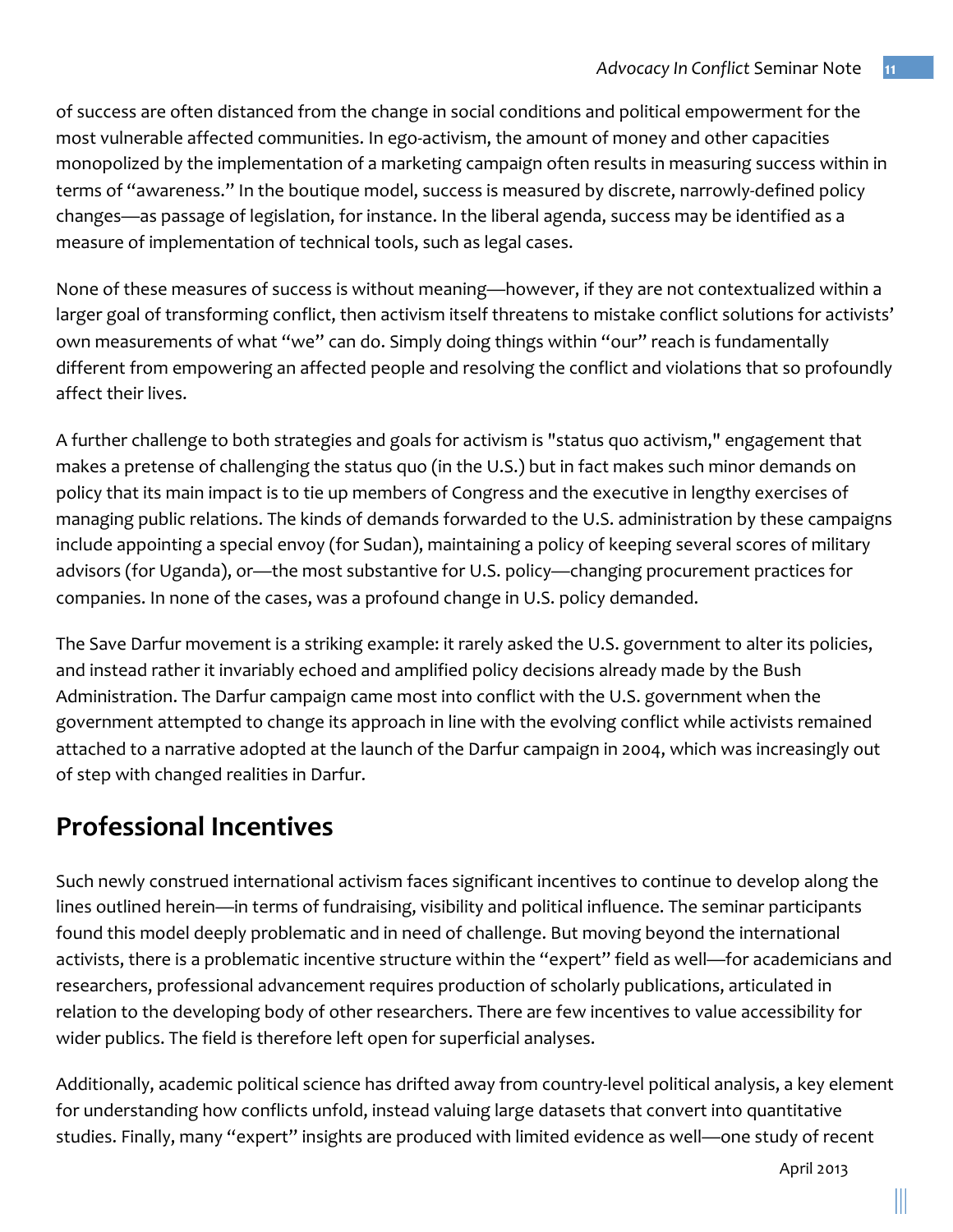research reports on Southern Sudan, for instance, found that an overwhelming portion focused solely on Dinka communities, strikingly concentrated on conditions in Juba, the capital.

### **In Conclusion: which limits are exposed?**

Publicity grabbing campaigns on places in conflict have been criticized for how they offer inaccurate descriptions of conditions, simplify narratives, promote bad policy recommendations, alienate location populations and end up by deepening or prolonging crisis. It is worth emphasizing, however, that these

campaigns mark both a departure from as well as a continuation of previous human rights practices. They depart in that they try to mobilize the public on a scale and with a speed never before attempted, thereby fixing what they perceived to be a lack of motivation for U.S. policymakers to take international rights claims seriously because there was no organized constituency asking for change. With a more

**Rights** can only be claimed in the context of political **struggle.** 

active public, so the theory goes, human rights issues rise on the national agenda and better solutions are implemented.

The chosen *modus* operandi of these campaigns is to operate very close to centers of power in Washington DC, seeking policy reform. By mobilizing large numbers of followers, these campaigns superficially resemble mass protest movements. In fact, they are more akin to concert going crowds choreographed by insider lobbyists.

These campaigns also share many assumptions of the professional human rights field, which established its practices as naming and shaming governments into curbing abuses, thereby obliging them to live up to the tenets of agreements they had signed onto or that form a new normative consensus. The assumptions reside in presenting abuses as infractions of universal values—an ethical betrayal that produces clear victims and perpetrators. It is a worldview based upon a set of liberal norms framed in legalistic terms. In certain cases, this has opened the door to political activism for more profound change, as happened with the post-1989 changes in eastern Europe. In other cases, it is the only approach possible, and activists pursue it both for concrete gains, and also in hope of opening political space for democratic empowerment. 

But there is also an alternative worldview that focuses instead on political struggle against hegemonic power. This approach also recognizes rights as intrinsically valuable, but argues that they can only be claimed in the context of political struggle. To the extent that campaigning for a narrow spectrum of human rights or advocating for the U.S. to pursue more ethical policies in its foreign relations diverts attention from the principal political issues, that form of rights-based activism may not in fact advance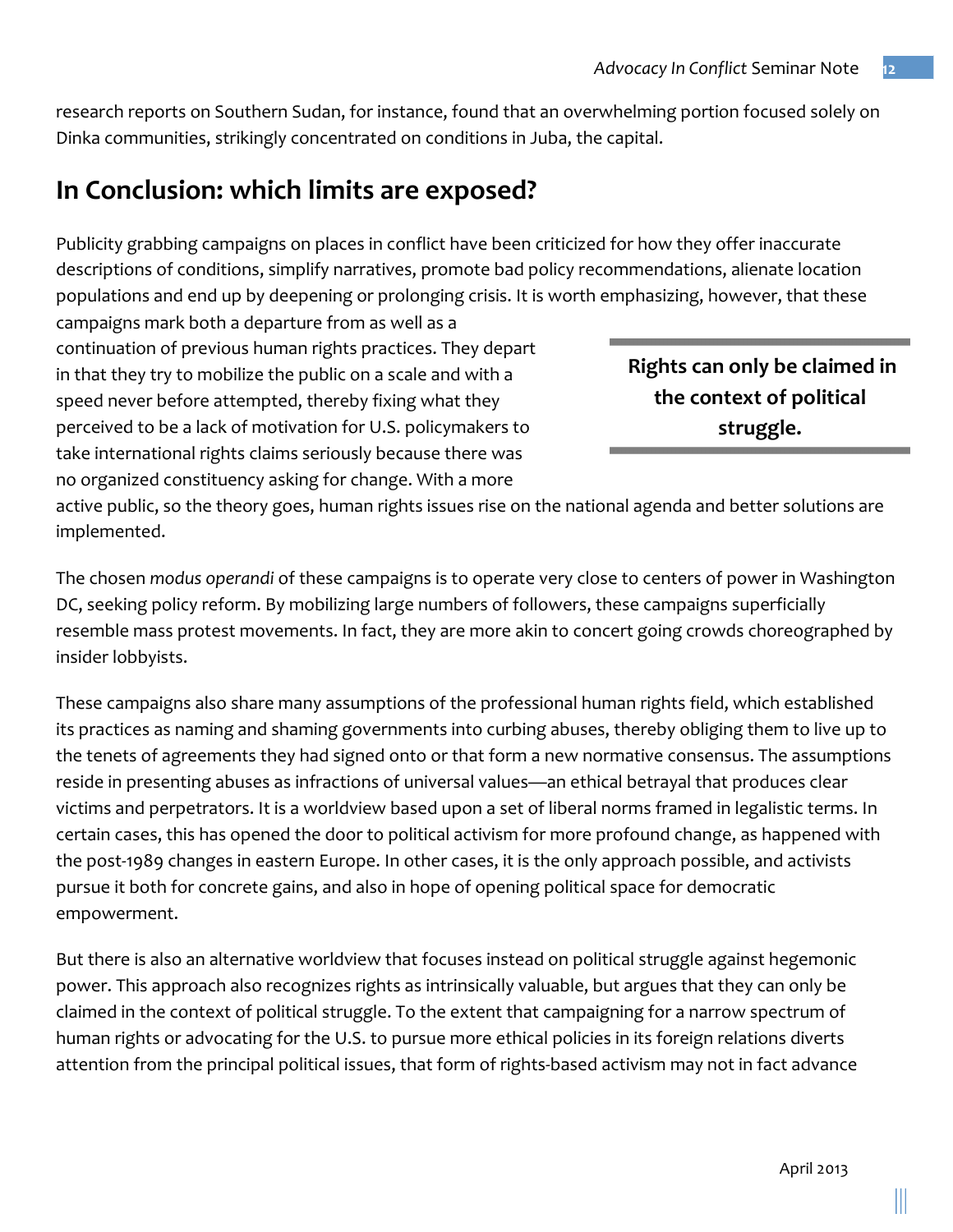rights in an effective and sustainable manner. It may—in the memorable phrase of one writer—leave local people "prisoners of freedom."<sup>1</sup>

Without a theory of power, and working strictly within the boundaries established by the U.S. political establishment—albeit by global standards a remarkably democratic and accessible hegemon—today's broad-based campaigns amplify this ethical, universalist, legal approach. These campaigns testify to a limit of human rights as a framework for social, economic or political change. This does not in any sense mean that rights are useless, but rather than they cannot accomplish all aspects of social justice or political change.

These "designer activist" campaigns do not advertise the limits of their capacity for enacting change. On the contrary, they promise that much can be achieved by many Americans doing remarkably little. Consequently, a theme that arose in the seminar was the danger—indeed the reality—of exhaustion and disenchantment among supporters of the campaigns. This draws attention to the likelihood that young

**Without seriously engaging their record and being open to self-criticism, these campaigns**  do their ideals—let alone the **very populations on whose behalf they claim to be** advocating — a serious disservice.

<u> 1989 - Johann Stein, markin film yn y breninn y breninn y breninn y breninn y breninn y breninn y breninn y b</u>

people in Europe and America becoming disillusioned and cynical when the promised goals are not reached. Although, as one participant remarked in reference to reports of "Congo fatigue" among American activists and Congressmen, the Congolese are not fatigued with their country.

Equally troubling whether one is critical of how campaigns have been practiced or the framework that they assume, is the allergy to criticism that such campaigns exhibit. As demonstrated repeatedly in the African cases, and exemplified by the campaigns mounted by the Enough Project, such activism has only a passing acquaintance with facts, in contrast with their leaders' intimacy with powerbrokers. Without seriously engaging

their record and being open to self-criticism, these campaigns do their ideals—let alone the very populations on whose behalf they claim to be advocating —a serious disservice.

The seminar concluded with an emergent authentic activist agenda, which is the need for those who genuinely care about the empowerment of the people affected by these conflicts, to find ways of challenging those responsible for the immediate violation of rights and the perpetuation of armed conflict, as well as those who pretend to offer solutions that, however well packaged, are no more than a selfserving illusion. Among the specific challenges were addressing complexity and confusion, finding ways of

<sup>&</sup>lt;sup>1</sup> Englund, Harri, Prisoners of Freedom: Human Rights and the African Poor (Berkeley and Los Angeles: University of California Press, 2006).